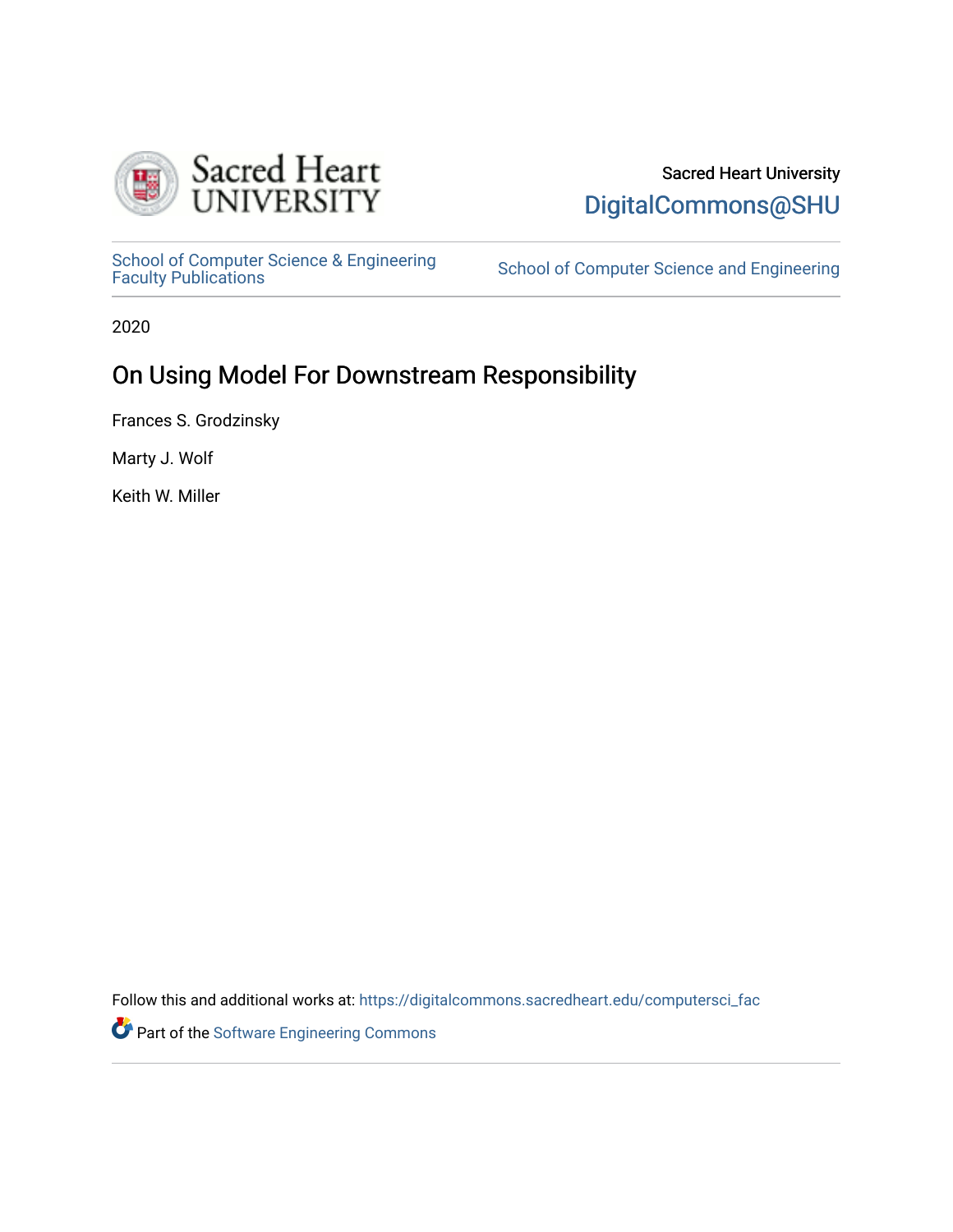### **ON USING A MODEL FOR DOWNSTREAM RESPONSIBILITY**

### **Frances S. Grodzinsky, Marty J. Wolf, Keith W. Miller**

Sacred Heart Univ. (USA), Bemidji State Univ. (USA), Univ. of Missouri - St. Louis (USA) [grodzinskyf@yahoo.com](mailto:grodzinskyf@yahoo.com); [mjwolf@bemidjistate.edu](mailto:mjwolf@bemidjistate.edu); [millerkei@umsl.edu](mailto:millerkei@umsl.edu)

#### **EXTENDED ABSTRACT**

In "On the Responsibility for Uses of Downstream Software," (Wolf, Miller, and Grodzinsky 2019), the authors identify features of software and the software development process that may contribute to the differences in the level of responsibility assigned to the software developers when they make their software available for others to use as a tool in building <sup>a</sup> second piece of software. They call this second use of the software "downstream use." The features they identified that impact assigning responsibility to the developer of the original software for the social and ethical impacts of the downstream use include closeness to the hardware, risk, sensitivity of data, degree of control over or knowledge of the future population of users, and the nature of the software (general vs. special purpose). Close analysis of these features led the authors to develop two different analysis models that might be used to assign responsibility in the use of downstream software: the Fixed History Model and the Chained History Model.

In the Fixed History Model there is an assumption thatwithin the system of events that led to an ethical breach, there are certain inputs that are immune to the assignment of any moral responsibility. This model does not consider assigning any portion of the Distributed Moral Responsibility (DMR) to those who produced the inputs. The Fixed History Model is appropriate for certain types of software. For example, the developers of database software are rarely considered for the assignment of moral responsibility in the event of a breach. Typically, in such <sup>a</sup> case, responsibility stops at the database implementers. The Chained History Model, however, applies in cases where one of the inputs to the system is a piece of software and the attribution of moral responsibility propagates back to-the developers of that software.

In this paper, we will review a selection of recent papers (2017-2019) on the attribution of responsibility in emerging technologies. Our analysis will determine situations when responsibility attribution for a moral action could have been clarified by using either the Fixed History Model orthe Chained History Mode. We will demonstrate how applying these models might help clarify ethical issues associated with distributed responsibility for software developers in some complex and interesting cases. Our analysis will show both the usefulness of and some of the shortcomings of the models proposed by Wolf, Miller, and Grodzinsky. From the analysis of the papers, we will make suggestions for a revision of the models that might be more robust when applied to cases on responsibility for downstream uses of software.

As an example, we have considered the paper "Digital health fiduciaries: protecting user privacy when sharing health data" where Chirag Arora (2019) argues that when it comes to privacy concerns surrounding health data, it is the responsibility of the digital, health data controllers to take steps to protect the privacy of those whose data is being collected and stored. Arora argues for a fiduciary relationship between data subjects and the data controller. Arora's argument uses "security, anonymization, and data minimization as examples of contextualization and flexibility required to deal with privacy issues." Even though Arora brings up the WannaCry ransomware attack on the UK's National Health Service, the responsibility for the system failure is not mapped back to flaws in the